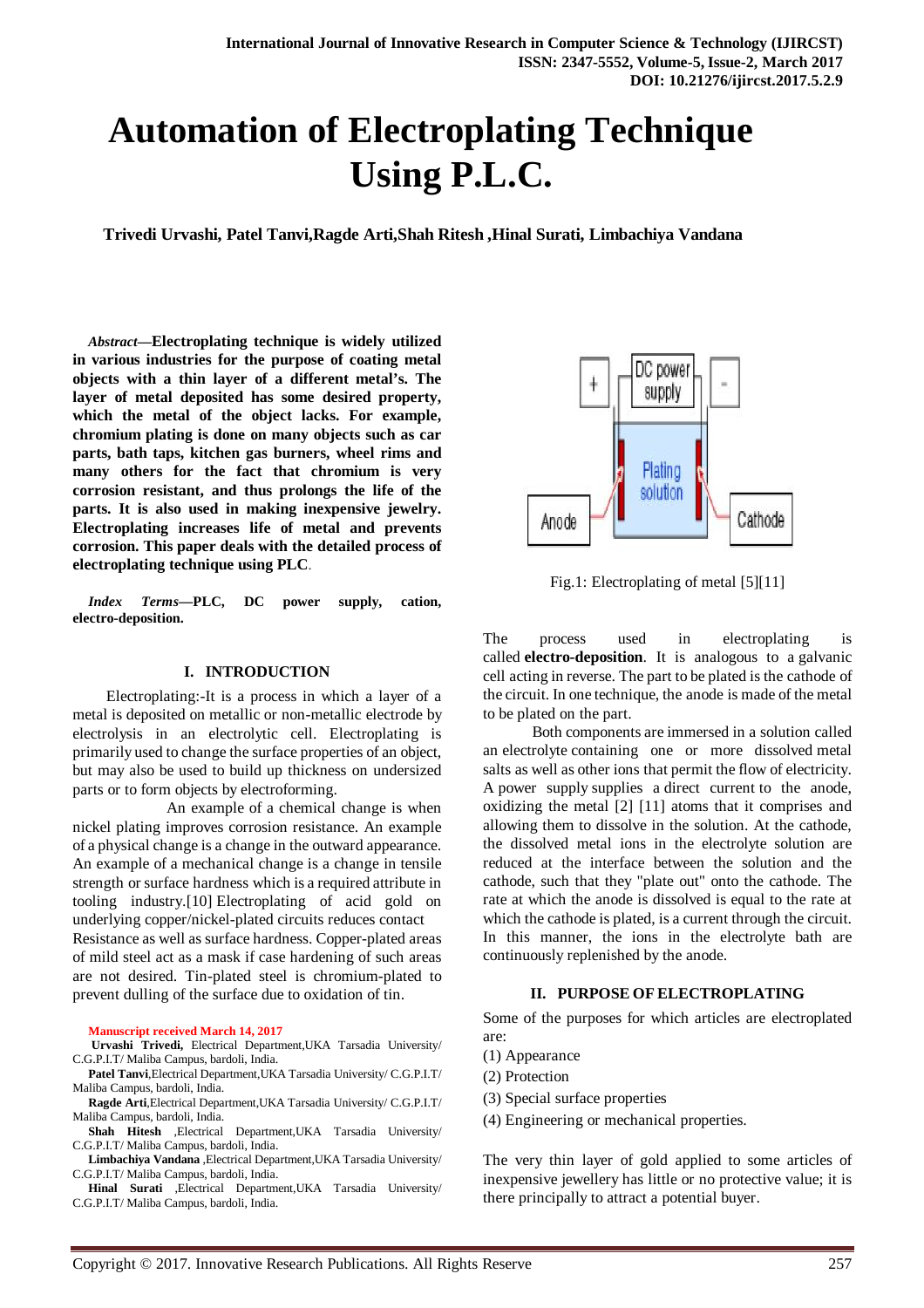## **III. COMPARISON OF DIFFERENT TYPES OF ELECTROPLATING [9][8]**

| <b>Chrome</b><br><sub>or</sub><br>chromiu<br>m plating                               | <b>Stainless</b><br>steel                                        | Carbon<br><b>Steel</b>               | <b>Aluminu</b><br>m                                                               | <b>Steel</b>                                                                                    | <b>Non-stick</b>         |
|--------------------------------------------------------------------------------------|------------------------------------------------------------------|--------------------------------------|-----------------------------------------------------------------------------------|-------------------------------------------------------------------------------------------------|--------------------------|
| Not an<br>alloy; only<br>Chromium                                                    | Alloy<br>containing<br>at least<br>10.5%<br>Chromium.            | An alloy<br>of<br>iron and<br>carbon | Is an<br>element<br>but not an<br>alloy                                           | An alloy<br>of<br>iron and<br>carbon                                                            | Coated metal             |
| Less<br>durable<br>than<br><b>Stainless</b><br>steel.                                | More<br>durable<br>than<br>chrome.                               | Can rust                             | Lighter<br>and not<br>very strong<br>compared<br>to<br>steel                      | Can rust                                                                                        | Can be easily<br>damaged |
| Shinier<br>than<br>stainless<br>steel, but<br>more<br>difficult to<br>Keep<br>clean. | Not as<br>shiny as<br>chrome, but<br>easier to<br>keep<br>Clean. | Hard<br>and<br>wear-<br>resistant    | Doesn't<br>give<br>out sparks                                                     | Used in<br>making<br>heavy<br>equipmen<br>and in the<br>constructi<br><sub>on</sub><br>industry | Easier to<br>clean       |
| Less<br>expensive<br>than<br>stainless<br>steel.                                     | More<br>expensive<br>than<br>chrome.                             | <b>Brittle</b>                       | Cheaper<br>Less<br>reactive<br>Cheaper<br>due to<br>simple<br>refining<br>process | Strong<br>and<br>malleable                                                                      | Concerns<br>about health |

Table 1 Comparison of different types of electroplating

## **IV.ELECTROPLATING TECHNIQUE WITH PLC[12]**



Fig.2: Block diagram of electroplating [5]

## **V. PROPOSED BLOCK DIAGRAM [1],[2],[3]**



Fig.3: Proposed Block diagram of electroplating

## **VI.IMPLEMENTED BLOCK DIAGRAM IN PLC [12][9]**



Fig.4: Implemented Block diagram of electroplating in PLC

## **VII. HORIZONTAL CONVEYER [9]**

 Ton:- H1\*V1\*GS\*RP Toff:-GS\*V1\*H2  $HC = (Tom+HC) * Toff$  $HC = (H1*V1*\overline{GS} * RP + HC)*(\overline{H2*V1*GS})$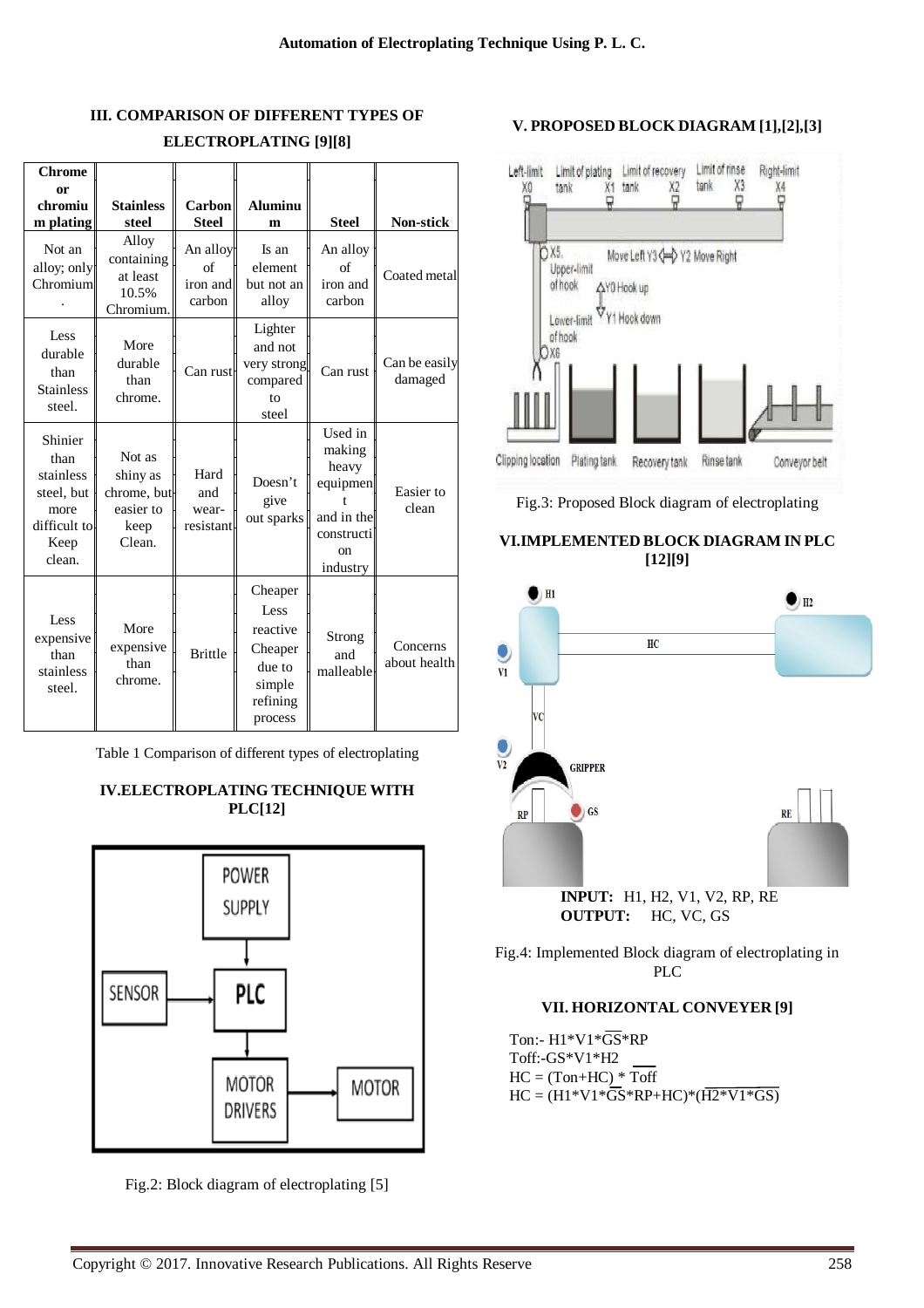

Fig.5: Program of Horizontal Conveyer Circuit

#### **VIII.VERTICAL CONVEYER CIRCUIT [5]**

Ton:- H2\*V1\*GS\*RP+ H1\*V1\*GS\*RE Toff:-GS\*V2\*H2+H1\*V2\*GS  $VC = (Ton+VC) * Toff$  $VC = (H2*V1*GS*RP)$ + H1\*V1 \*GS\*RE+VC)\*(GS\*V2\*H2+H1\*V2\*GS)



Fig .6: Program Of Vertical Conveyer Circuit

#### **IX .PROGRAM OF GRIPPER CIRCUIT**

Ton:- H2\*V2\*RP Toff:-V2\*H1  $GRIPPER = ( Ton+GRIPPER)*Toff$  $GRIPPER = (H2*V2*RP+GRIPPER)* (H1*V2)$ 



Fig.7 Program Of Gripper circuit

#### **V. CONCLUSION**

This paper introduces the use of programmable controller to control a driving the working process of the electroplating method, simplified the connection of the control system. Implementation of electroplating production line system based on PLC control, the system has a strong ability to adapt, can be easily automated, manual control and switch between each other[12].

#### **REFERENCES**

- [1] Baudrand (1994), Electro less nickel plating, surface engineering (Vol. 5). ASM Hand Book, Material Park, Ohio; American Society for Materials.
- [2] Van Nostrand Reinhold , Electroplating Engineering Handbook 4th Edition 1984, L.J Durney (Eds)
- [3] M.P. Groover,1986 Automation, Production Systems, and Computer-Integrated Manufacturing 3<sup>rd</sup> Ed, Prentice-Hall International
- [4] G.Coulouris and J Dillimore, 1992 Distributed Systems -Concepts and Design, Addison-Wesley.
- [5] S. L. Wang, R. Tang, J. Zhou, H. Zhou, 2011 "Research on Automatic Electroplating Product Line's Scheduling System in Small Batch and Multi Types of Electroplating", Advanced Materials Research, Vols. 317-319, pp. 621-626.
- [6] Ken Osborne, 1996 Metal Protection Ltd, Auckland, with editing by John Packer
- [7] B. Boudot and G. Nury, February 7, 1984 "Additive Composition Bath and Process for Acid Copper Electroplating," U.S. Patent 4,430,173.
- [8] W. H. Safranek, 1996.*The Properties of Electrodeposited Metals and Alloys*, 2nd Ed., American Electroplaters and Surface Finishers Society, Orlando, FL.
- [9] R. Bernards, G. Fisher, W. Sonnenberg, and E. J. Cerwonka, September 24, 1991 "Additive for Acid-Copper Electroplating Baths to Increase Throwing Power," U.S. Patent 5,051,154.
- [10] J. O. Dukovic, (1993) "Feature-Scale Simulation of Resist Patterned Electroplating,"*IBM J. Res. Develop.* 37, 125-141.
- [11] https://en.wikipedia.org/wiki/Electroplating.
- [12] Guiyan Li, Design and study of electroplating driving control system based on PLC ,Weifang University of Science and Technology, Shouguang, Weifang, Shandong, 262700, China.